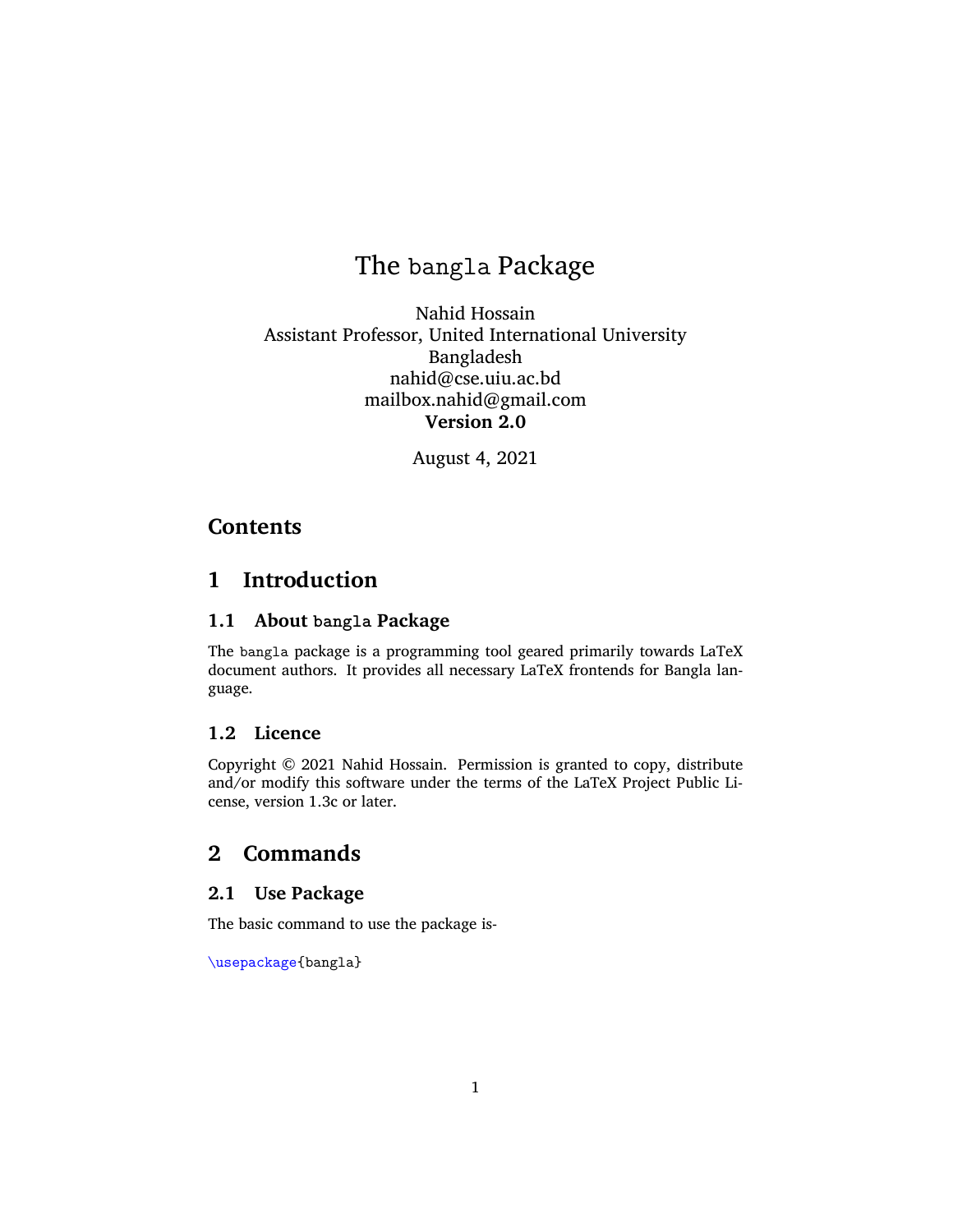## **2.2 Font Selection**

**The default font of the bangla package is Kalpurush. If you do not mention any font name in the parameter, the Kalpurush will be your default font.** However, an author can easily change the font using the parameter of the usepackage command.

\usepackage[<font name>]{bangla}

For example, if an author wants Noto Serif Bengali as the font for the whole article, he can write-

\usepackage[notoserifbengali]{bangla}

The following SIL Open Font Licence(OFL) Bangla fonts are currently associated with the bangla package-

| <b>Font Name</b>   | <b>Command Keyword</b> | Licence        |
|--------------------|------------------------|----------------|
| Kalpurush          | kalpurush              | <b>SIL OFL</b> |
| Shimanto           | shimanto               | <b>SIL OFL</b> |
| Noto Sans Bengali  | notosansbengali        | <b>SIL OFL</b> |
| Noto Serif Bengali | notoserifbengali       | <b>SIL OFL</b> |

## **2.3 With Parameter Definitions**

In this subsection, we have demonstrated the commands that requires parameters(at least one or more).

#### **2.3.1 \banglatext{<bangla text here>}**

banglatext displays any Bangla texts provided inside the parameter. Insert Bangla text in the parameter.

| Command                                                                          | Output |
|----------------------------------------------------------------------------------|--------|
| $\lambda$ banglatext $\overline{\{$ আমি বাংলায় কথা বলি।}   আমি বাংলায় কথা বলি। |        |

#### **2.3.2 \banglabold{<bangla text here>}**

banglabold bolds the Bangla texts provided inside the parameter. It can make texts bold automatically of any font that has no bold fonts available.

| Command                                                                 | Output |
|-------------------------------------------------------------------------|--------|
| $\perp$ \banglabold{আমি বাংলায় কথা বলি।}   <b>আমি বাংলায় কথা বলি।</b> |        |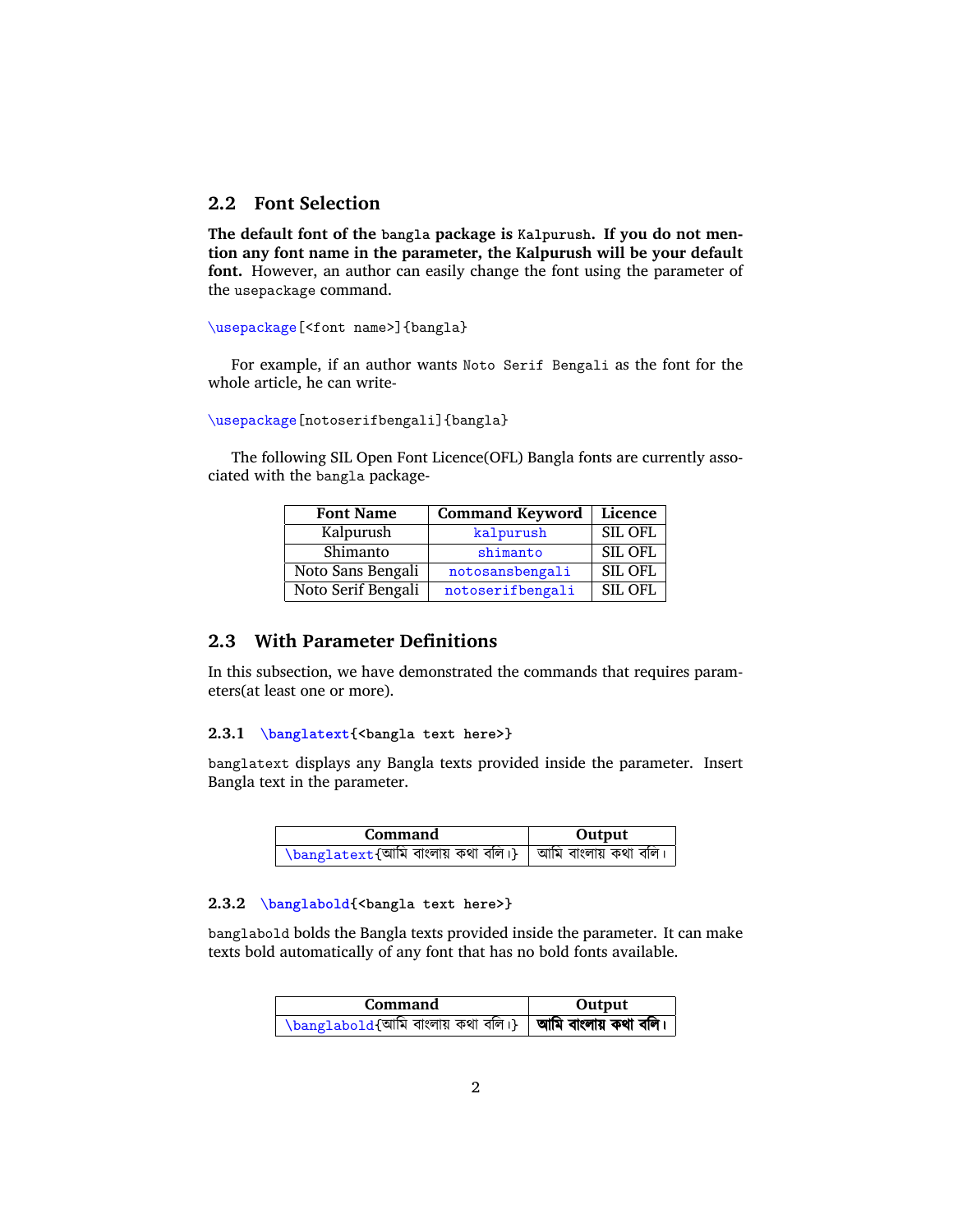#### **2.3.3 \banglaitalic{<bangla text here>}**

banglaitalic makes the Bangla texts italic provided inside the parameter. It can make texts italic automatically of any font that has no italic fonts available.

| Command                                                             | Output |
|---------------------------------------------------------------------|--------|
| ' \banglaitalic{আমি বাংলায় কথা বলি।}   <i>আমি বাংলায় কথা বলি।</i> |        |

#### **2.3.4 \banglatranslit{<bangla text here>}**

banglatranslit generates a comprehensive and sophisticated transliteration of Bangla into Latin based on ISO 15919. banglatranslit works on character, word, and sentences as well.

| Command                                                        | Output |
|----------------------------------------------------------------|--------|
| \banglatranslit{আমি বাংলায় কথা বলি।} ami bānglāya kathā bali. |        |

#### **2.3.5 \banglaipa{<bangla text here>}**

banglaipa generates equivalent International Phonetic Alphabets(IPA) symbols for Bangla alphabets. banglaipa works on character, word, and sentences as well.

| Command                                                             | Output |
|---------------------------------------------------------------------|--------|
| \banglaipa{আমি বাংলায় কথা বলি।}   ami banla <sup>j</sup> ktha bli. |        |

## **2.4 Without Parameter Definitions**

In this subsection, we have demonstrated the commands that require no parameter at all.

#### **2.4.1 \banglapage**

banglapage produces bangla page numbering. banglapage does not need any parameters. Put banglapage command before \begin{document} command. Such as:

\banglapage

#### **2.4.2 \banglasection**

banglasection produces bangla numbering for all sections in the article including all subsections and subsubsections. banglasection does not need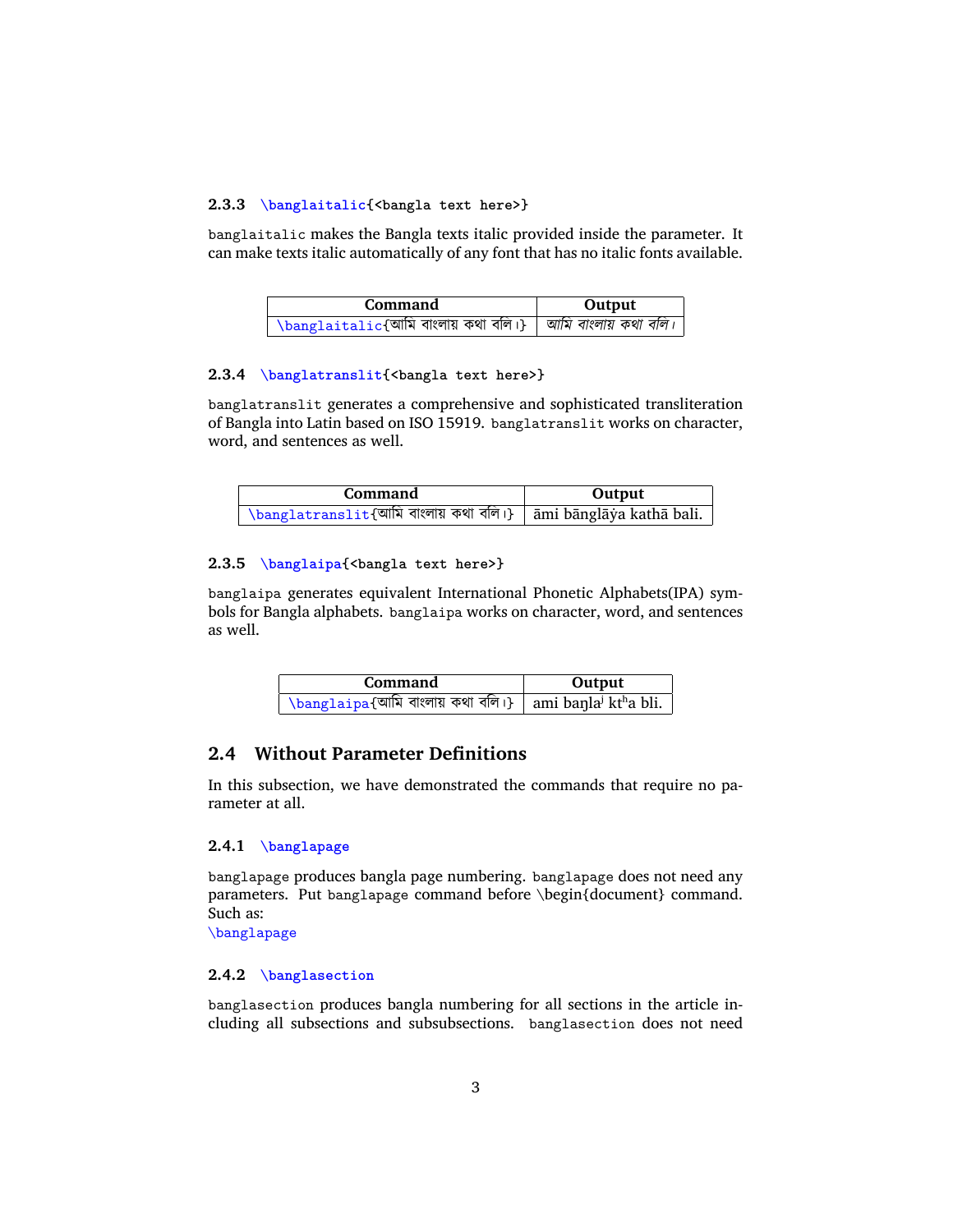any parameters. Put banglasection command before \begin{document} command. Such as: \banglasection

#### **2.4.3 \banglaenumerate**

banglaenumerate produces level-2 bangla numbering for enumerate or the list in latex for the whole article. banglaenumerate does not need any parameters. Put banglaenumerate command before \begin{document} command or anywhere above the enumerate. Such as: \banglaenumerate

#### **2.4.4 \banglaequation**

banglaequation produces bangla numbering for all equations in the whole article. banglaequation does not need any parameters. Put banglaequation command before \begin{document} command or anywhere above the equations. Such as:

\banglaequation

#### **2.4.5 \banglatable**

banglatable produces bangla numbering for all tables in the whole article. banglatable does not need any parameters. Put banglatable command before \begin{document} command or anywhere above the tables. Such as: \banglatable

#### **2.4.6 \banglafigure**

banglafigure produces bangla numbering for all figures/images in the whole article. banglafigure does not need any parameters. Put banglafigure command before \begin{document} command or anywhere above the figures. Such as:

\banglafigure

#### **2.4.7 \banglaallcounters**

banglaallcounters produces bangla numbering for everything in the whole article. banglaallcounters does not need any parameters. Put banglaallcounters command before \begin{document} command. Such as: \banglaallcounters

# **3 Reporting issues**

To report any error or issue please send an email at nahid@cse.uiu.ac.bd or mailbox.nahid@gmail.com.